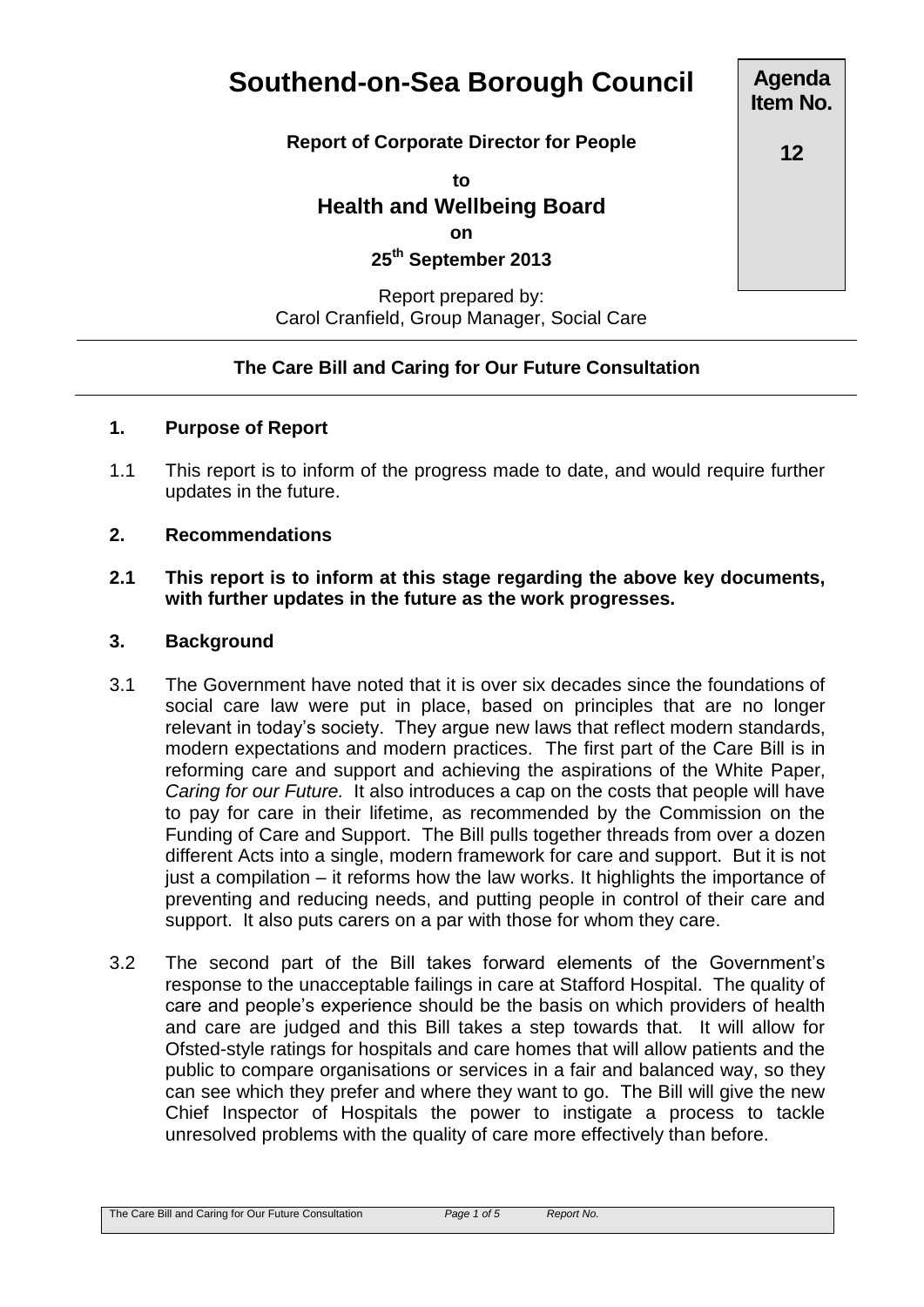- 3.3 Part 3 of the Bill establishes Health Education England as a statutory body which will assist local healthcare providers and professionals to take responsibility for educating and training their staff. It also establishes the Health Research Authority in the same way, strengthening its ability to protect patients' interests in health and social care research whilst promoting research and streamlining the approvals process.
- 3.4 The Care Bill takes forward the Government's commitments to reform social care legislation, to drive up the quality of care following the findings of the Francis Inquiry, and to establish Health Education England (HEE) and the Health Research Authority (HRA) as non-departmental public bodies (NDPBs).

### *Care and support*

- 3.5 The Bill delivers the commitments in the Government's white paper *Caring for our future: reforming care and support* (July 2012), which sets out the vision for a modern system that promotes people's well-being by enabling them to prevent and postpone the need for care and support and to pursue education, employment and other opportunities to realise their potential. The Bill takes forward the recommendations of the Law Commission to consolidate existing care and support law into a single, unified, modern statute. It refocuses the law around the person not the service, strengthens rights for carers to access support, and introduces a new adult safeguarding framework.
- 3.6 This Bill also puts in legislation the changes recommended by the Commission on the Funding of Care and Support to introduce a cap on the costs that people will have to pay for care in their lifetime.

### *Care standards*

3.7 This Bill delivers a number of elements in the Government's response' to the findings of the Francis Inquiry, which identified failures across the health and care system that must never happen again.

### **Public consultation and pre-legislative scrutiny**

- 3.8 Almost all of the provisions in Parts 1 and 3 of the Bill have been subject to a detailed process of public consultation, engagement and pre-legislative scrutiny between July 2012 and March 2013.
- 3.9 The Government held a public consultation from July to October 2012.

Following consultation, a Joint Committee of Parliament was established to conduct pre- legislative scrutiny on the Draft Care and Support Bill. Over three months, the Joint Committee received further written evidence and held 10 oral sessions with a range of stakeholders. The Joint Committee's work concluded on 7 March, and their final report was published on 19 March setting out 107 recommendations.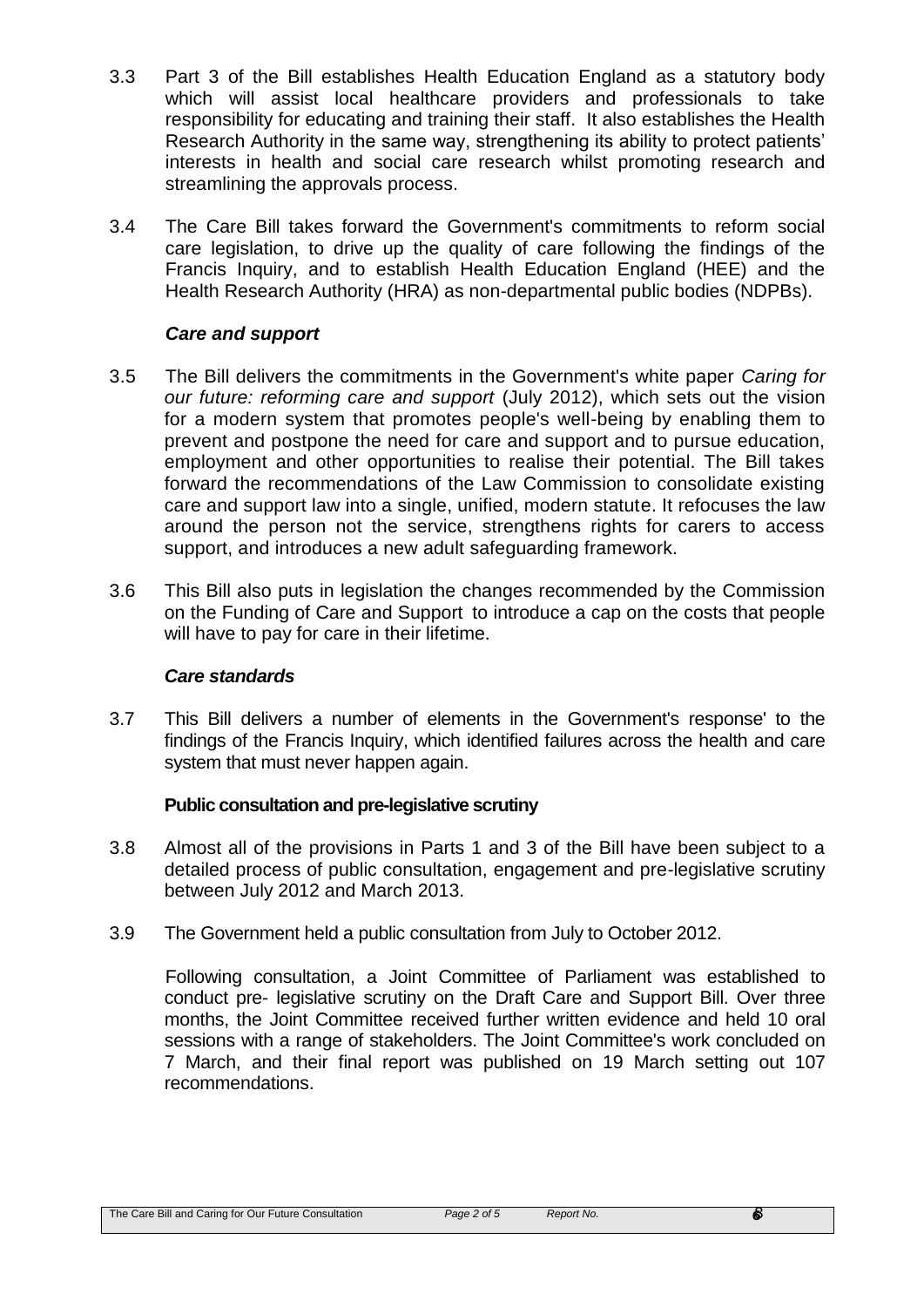#### **The Government's case for change**

- 3.10 Care and support is something that everyone will experience at some point in their lives, whether they need it themselves, know a family member or friend who does, or provide care themselves.
- 3.11 Today's care and support system often fails to live up to the expectations of those who rely on it. Whilst many do have good experiences, the system can often be confusing, disempowering and not flexible enough to fit around individuals' lives. Moreover, the care and support system faces some major additional challenges. Demographic changes mean that we can expect 1.4 million more people to need care and support in the next 20 years.
- 3.12 In this context, the Government's White Paper, *Caring for our future: reforming care and support* (July 2012), set out a long-term programme to reform care and support. At the centre of the White Paper is a vision for a modern system that promotes people's well-being by enabling them to prevent and postpone the need for care and support, and puts them in control of their lives so that they can pursue opportunities, including education and employment, to realise their potential.
- 3.13 The Care Bill is a significant step in delivering that vision.
- 3.14 There is a consensus that the current care and support system offers little financial protection for the cost of care. The report by the Commission on the Funding of Care and Support, as well as *Caring for our Future: progress report on funding reform*, set out in detail the difficulties the current system creates for people.
- 3.15 The Commission found that because care needs are unpredictable, individuals and families do not know what care costs they might face in the future. A quarter of people may need to spend very little, but one in ten people will have more serious care needs, and will face care costs in excess of £100,000. Those who pay the most and face unlimited costs are likely to be those with long-term chronic disabilities such as dementia, which means that they need care and support for a long period.
- 3.16 This Bill will put into legislation the changes proposed by the Commission to reform the funding system for care and support. It introduces a cap on the care costs which people will incur in their lifetime.

## **Caring for Our Future Consultation**

- 3.17 *Caring for our future: Consultation on reforming what and how people pay for their care and support* sets out the specific areas on which the Government is seeking views. There are many complex issues that need to be discussed around these reforms, like how the introduction of a cap on care costs should work, how the cap will affect people of different ages and how people will be able to access the extended financial support.
- 3.18 In February 2013, the Government announced they would reform the funding of care and support to ensure: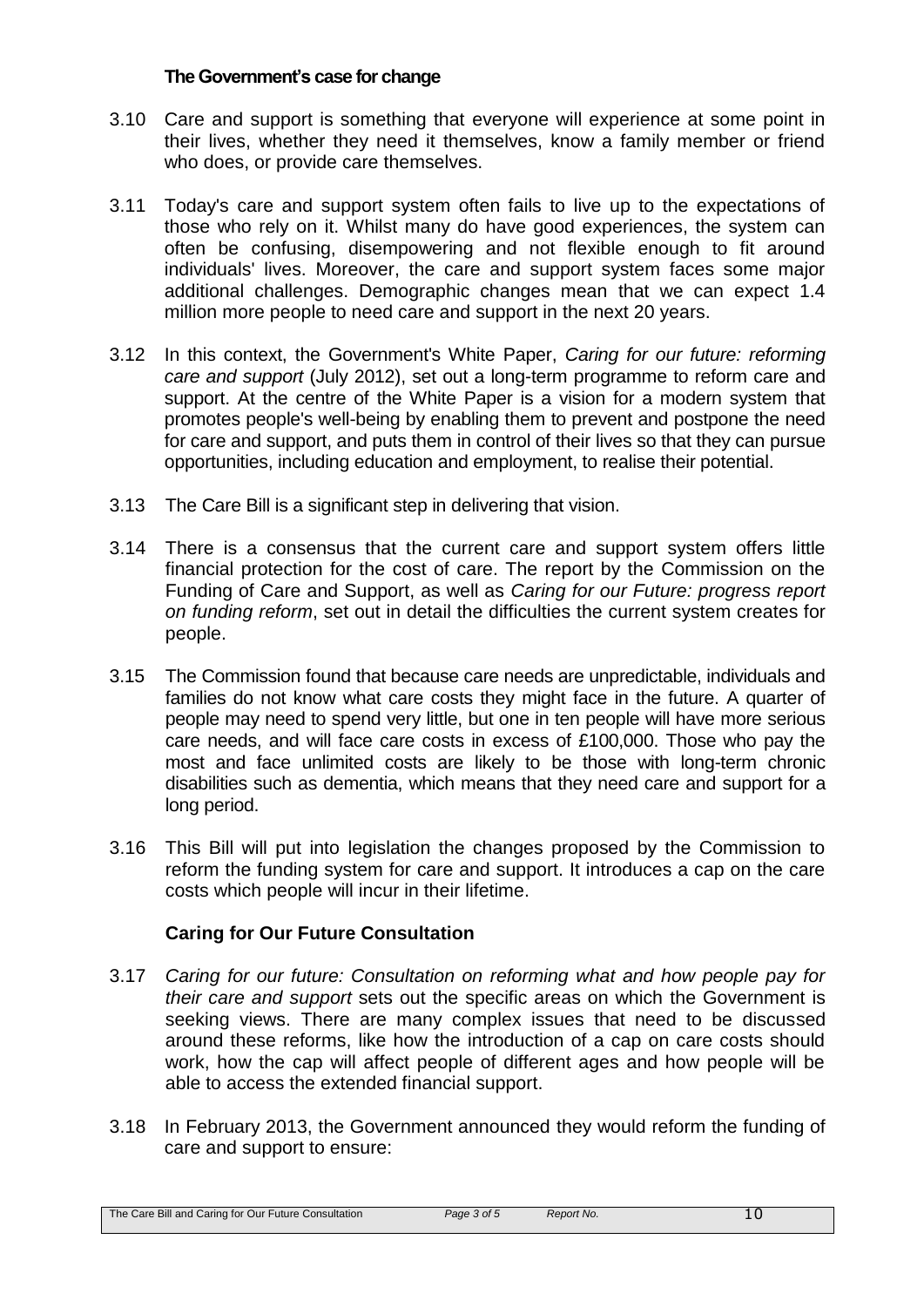- Everyone receives the care they need and more support goes to those in  $\bullet$ greatest need
- We end the unfairness of, and fear caused by, unlimited care costs  $\bullet$
- People will be protected from having to sell their home in their lifetime to pay for care.
- 3.19 A fear of high costs can delay people getting the care they need. This leads to more people seeking and organising care in crisis situations risking higher care costs, due to their worsened condition. The reforms will make it clearer how much people might have to pay to meet their eligible needs, helping them feel more in control of their finances and find it easier to plan. People no longer risk losing everything they have worked and saved for during their lives.

## **What Southend are doing**

- 3.20 A project team with a mix of professionals to study and respond to the Consultation on behalf of the council has been set up. In this consultation there are 40 calls for evidence and 11 consultation questions to be answered. The project team will produce a draft response to the consultation to be agreed by Scrutiny and Cabinet Members  $(25<sup>th</sup> October)$ . In addition to this, the group will continue to work together to implement any changes, training, systems etc that will be needed over the next couple of years There will be funding coming from Government to assist in implementing some of the changes. Further updates will be made available as the work progresses. Recent discussions with Essex County Council suggest that given the scale of the changes proposed a joint approach across Essex would be beneficial.
- **4. Other Options**

N/A

## **5. Reasons for Recommendations**

This is a significant change in legislation governing Adult Social Care.

## **6. Corporate Implications**

- 6.1 Contribution to Council's Vision & Corporate Priorities Effective implementation of this legislation will enable the Council to deliver excellent Adult Social Care Services.
- 6.2 Financial Implications There will be significant financial implications but additional funding is going to be allocated but it is unlikely to cover the full cost of implementation.
- 6.3 Legal Implications N/A
- 6.4 People Implications In the future more staff will be recruited with the government funding to manage the additional work that needs to happen, this needs to be completed in a timely fashion so that we deliver outcomes on time.